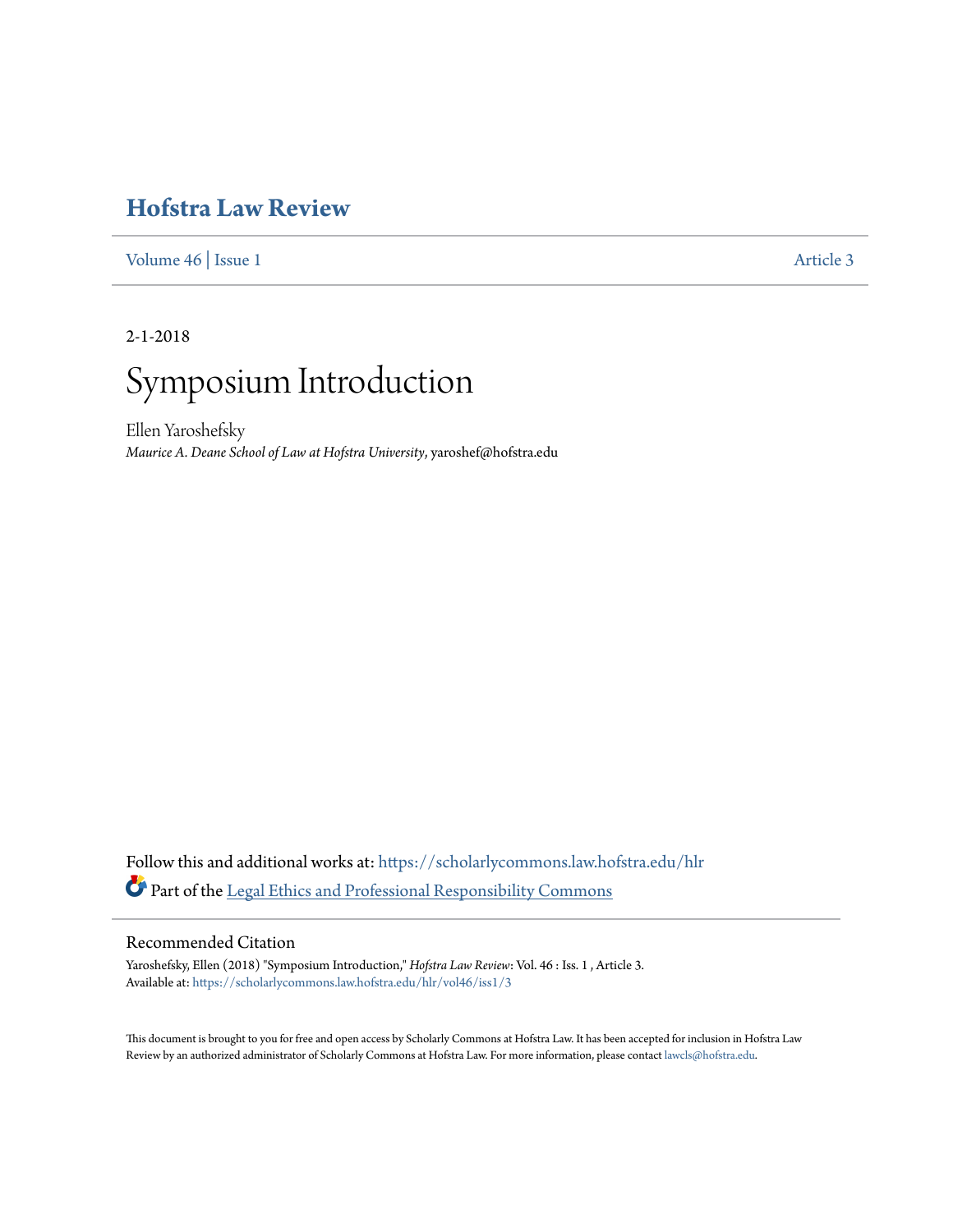### *Ellen Yaroshefsky*\*

On April 5–6, 2017, the Monroe H. Freedman Institute for the Study of Legal Ethics hosted its inaugural Symposium, Judicial Responsibility for Justice in Criminal Courts.<sup>1</sup> This unique two-day Symposium brought together the country's thought leaders from the bench, the academy, prosecutors' offices, and the defense bar to engage in interactive discussion to examine the role of judges in criminal courts. The Conference goal was to propose concrete suggestions for changes in judicial role, rules, and culture to improve criminal courts.

For years, numerous organizations and individuals have focused upon aspects of the dysfunction of the criminal justice system, primarily examining overburdened defense lawyers and unmanageable caseloads, insufficient resources for prosecutors' offices and their relationship with the police, as well as ineffective assistance of counsel and prosecutorial conduct. As a consequence of attention to mass incarceration, there is significant concern about the causes and remedies of this dysfunction, some of which is directed toward misdemeanor practice.

But little attention has been focused upon judges and how, despite underfunded state systems, judges could do better in delivering justice to the many individuals who first encounter the judicial system in the country's criminal courts.

1

 <sup>\*</sup> Howard Lichtenstein Distinguished Professor of Legal Ethics and Executive Director, Monroe H. Freedman Institute for the Study of Legal Ethics, Maurice A. Deane School of Law at Hofstra University. This Conference would not have been possible without significant financial support from the Freedman Institute, the National Association of Criminal Defense Lawyers, the Foundation for Criminal Justice, New York's Office of Court Administration, as well as the Abraham Gross Conference and Lecture Fund at Hofstra Law School. Nor could it have happened without the dedication and able assistance of three Hofstra employees, Judith Black, Director of Hofstra's events, Andrew Berman, Communications Director, Laura Lanzillotta Office of the Dean, and five Freedman Student Fellows.

<sup>1.</sup> The Legal Ethics Institute at Hofstra Law School was named for noted legal ethicist, Monroe H. Freedman, in 2016. Hofstra Law School has long sponsored symposia, but this was the inaugural Symposium following the naming of the Institute.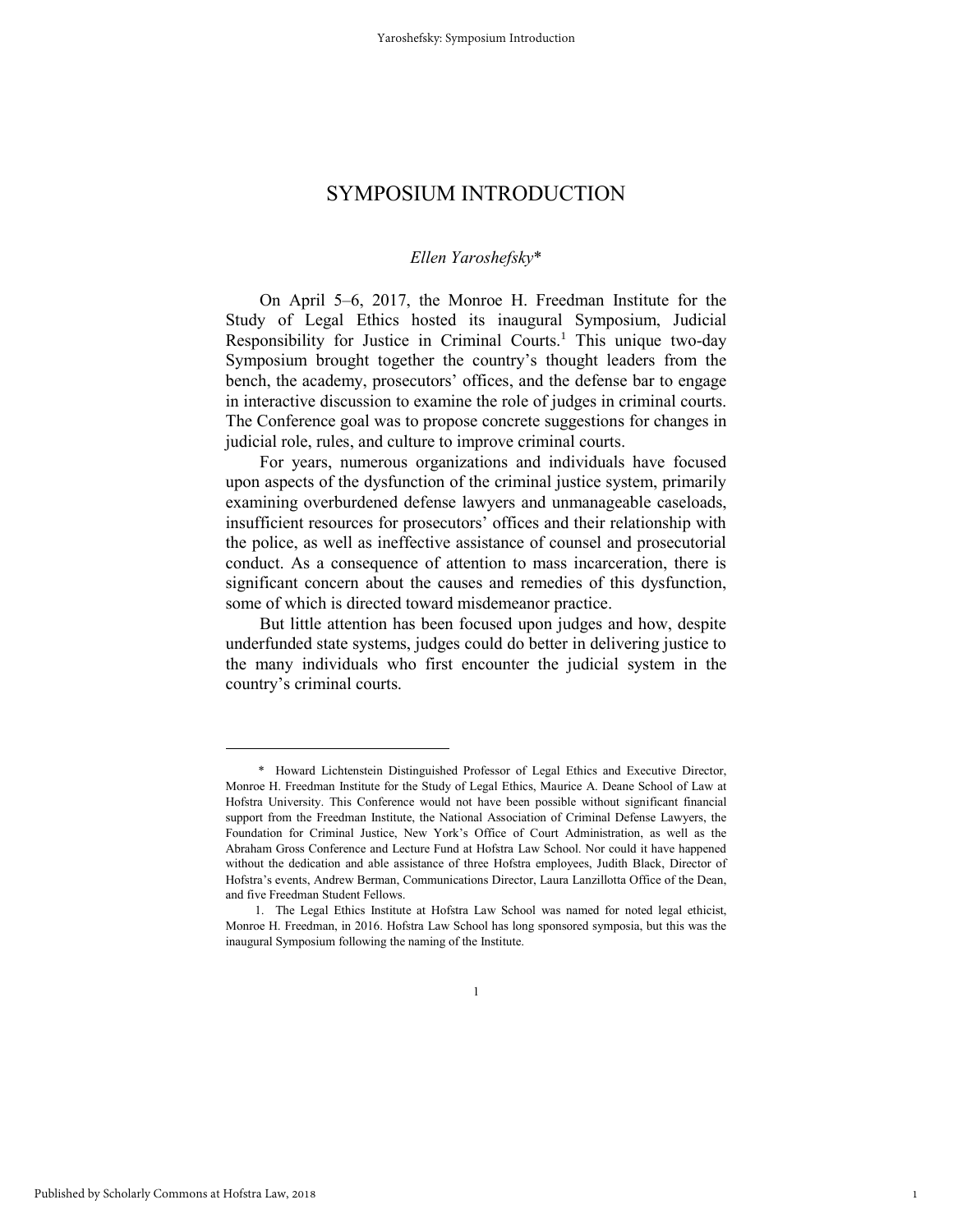The Conference aspired to begin a national conversation about these issues and to produce a report<sup>2</sup> with specific recommendations for practices to improve the quality of justice delivered by judges in overburdened and underfunded state and local criminal justice systems.

The planners hope to spark interest in similar conferences in various locales around the country. This symposium issue, with provocative Essays and Articles by noted legal academics, aspires to contribute to that national conversation.

The Conference was cosponsored by the National Association of Criminal Defense Lawyers, the Foundation for Criminal Justice, the Association of Prosecuting Attorneys, the New York Office of Court Administration, and the Center for Court Innovation. The planning committee included members of each of these organizations as well as judges from the National Center for State Courts.<sup>3</sup>

Norman Reimer, Executive Director of the National Association of Criminal Defense Lawyers, and a significant partner in planning this Conference, cogently describes the Conference in his introduction.<sup>4</sup> Day one of the Conference was open to the public. Day two consisted of invitation-only working groups, described below, that grappled with difficult questions and sought to develop practical proposals for implementation.

## I. DAY ONE

The Conference keynote was delivered by retired Judge Lisa Foster, the director of the Obama Administration's Office of Justice Initiatives. Her sharply-focused presentation of the challenges facing the criminal justice system set the stage for an engaging day.<sup>5</sup>

Describing the pernicious effect of bail, fines and fees, and lack of access to counsel, Judge Foster called upon judges to think critically about their role. She noted the reforms that have been implemented over the last few years, but emphasized that policy reforms will be meaningless unless they are embraced by judges. She invited judicial Conference participants to share their best practices, learn from each other, and to become part of solutions to systemic flaws.

<sup>2.</sup> ANDREA M. MARSH, JUDICIAL RESPONSIBILITY FOR JUSTICE IN CRIMINAL COURTS (forthcoming) (on file with author) [hereinafter CONFERENCE REPORT].

<sup>3.</sup> The planning committee included representatives of each of these organizations as well as Retired Judge Lisa Foster who was then the Director of the Obama Administration's Office of Justice Initiatives.

<sup>4.</sup> Norman Reimer, *Symposium Introduction*, 46 HOFSTRA L. REV. 19 (2017).

<sup>5.</sup> Lisa Foster, *Judicial Responsibility for Justice in Criminal Courts*, 46 HOFSTRA L. REV. 21 (2017).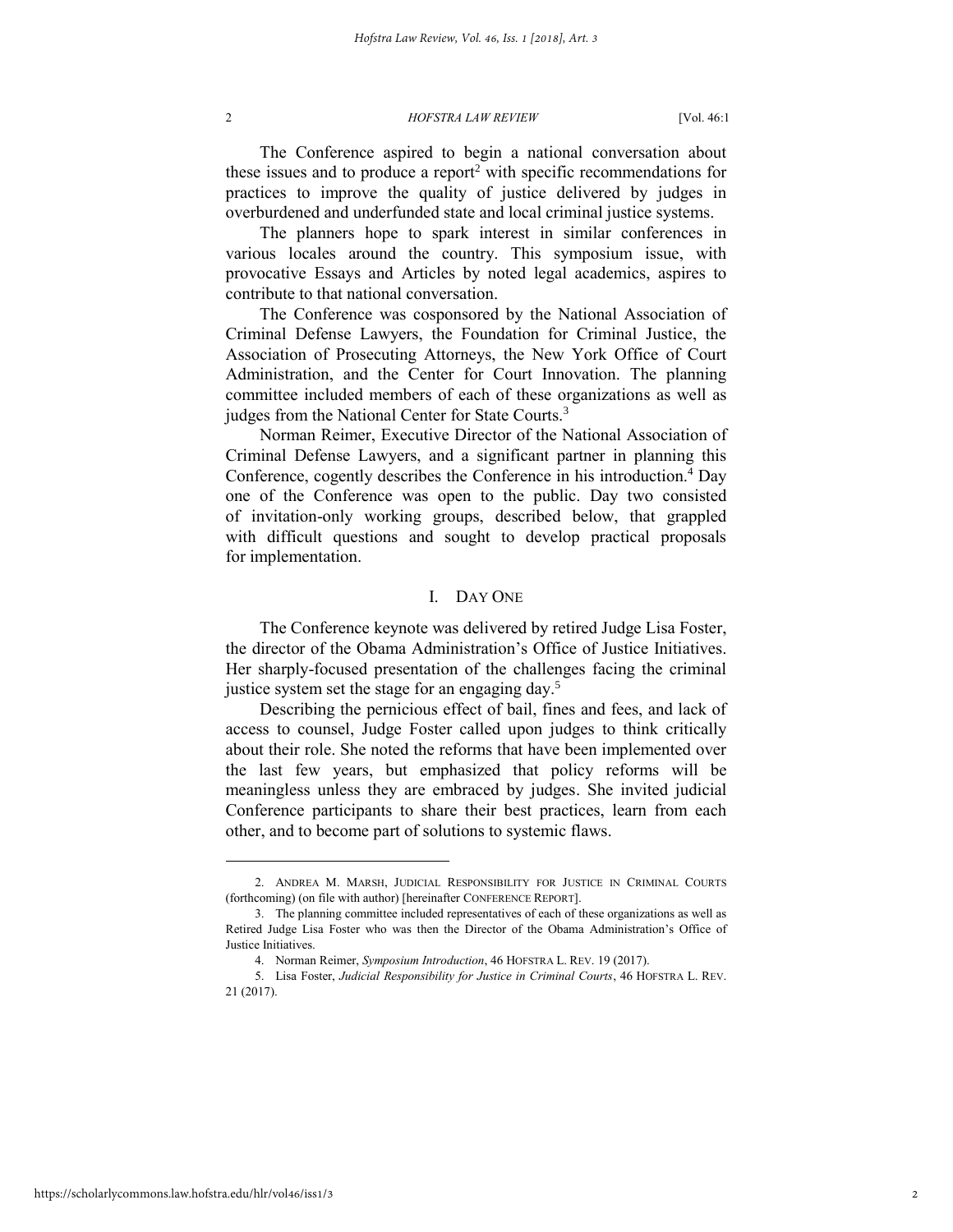We can't just be judges uncritically accepting the system we work in. We need to change the culture of our courts, to shift the paradigm of the judge from an umpire dispassionately calling balls and strikes to what I call neutral engagement. A judge who is impartial, but passionate about doing justice  $\ldots$ <sup>6</sup>

Judge Foster's keynote was followed by five interactive panel discussions led by academics.<sup>7</sup> The first panel, Procedural Justice, moderated by Professor Abbe Smith, began by acknowledging that throughout the country, the accused often appear in criminal courts with no lawyer to assist them when their liberty is at stake or when a guilty adjudication may be entered. Oftentimes, the accused is not treated with respect. The panel explored traditional concepts of procedural justice and various practices that deprive individuals of fundamental due process: failure to provide attorneys, uninformed waiver of counsel, group waivers, failure to account for language barriers, and imposition of fees to obtain counsel.<sup>8</sup>

The panel participants suggested:

- Judges should get outside of their bubbles;
- Judges should use scheduling to create space for justice;
- Judges should take responsibility for treating accused individuals with respect; and
- Judges should advocate for justice outside courtrooms.<sup>9</sup>

The second panel on bail, Judicial Control over Bail, led by Professor Cynthia Jones was introduced as follows:

Avoiding unnecessary pretrial detention should be of paramount importance to every court system. Bail systems that do not consider a defendant's ability to afford bail are unconstitutional; detaining defendants pretrial is expensive; and pretrial detention often results in lost employment and housing, disruption in education, and damage to family relationships. Defendants detained pretrial plead guilty more often, are convicted more often, and receive harsher sentences.

<sup>6.</sup> *Id.*

<sup>7.</sup> Judicial Responsibility for Justice in Criminal Courts Conference Program, Monroe H. Freedman Inst. for the Study of Legal Ethics (Apr. 5–6, 2017), http://law.hofstra.edu/facultyand research/centers/isle/conferences/judicialconference/program/Zindex.html [hereinafter Conference Program].

<sup>8.</sup> *Id.* The panel was moderated by Abbe Smith, Director, Criminal Defense and Prisoner Advocacy Clinic, and Professor of Law, Georgetown University Law Center; and included panelists David LaBahn, President and CEO, Association of Prosecuting Attorneys; Hon. Steve Leben, Judge, Court of Appeals, Kansas; Hon. Betty Moore, Judge, Shelby County General Sessions Court, Tennessee; and Norman Reimer, Executive Director, National Association of Criminal Defense Lawyers*. Id.*

<sup>9.</sup> CONFERENCE REPORT, *supra* note 2 (manuscript at 15-16).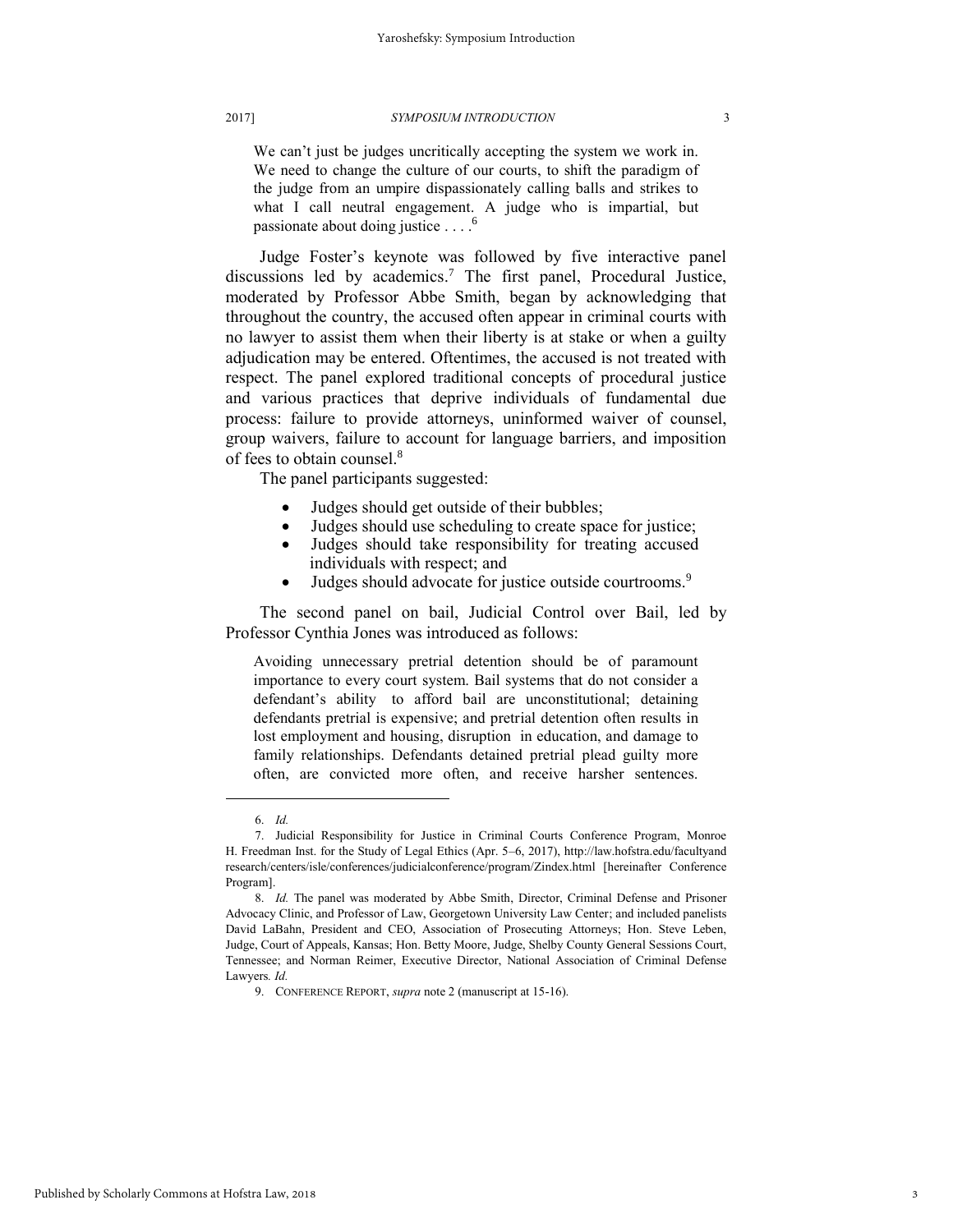Courts must move away from reliance on money bail and instead make individualized determinations based on the characteristics of the individual defendant and the use of validated risk assessments. This panel discussed bail reforms to reduce the number of pretrial detainees.<sup>10</sup>

Panelists described significant reforms that have reduced unnecessary pretrial detention in some states and localities in recent years, but also discussed how too many jurisdictions across the country maintain systems that result in the extended pretrial detention of lowrisk defendants. $11$ 

The panel's suggestions were:

- Judges should educate themselves, their peers, and the public about pretrial detention and bail reform;
- Judges should accept risk in pretrial decision-making; and
- Judges should be cautious about replacing monetary release conditions with other types of conditions.<sup>12</sup>

The third panel, Control over the Case and Counsel, led by the author, explored the question of whether it ever is appropriate for a judge to accept a guilty plea at initial appearance.<sup>13</sup> The panel was introduced as follows:

An overwhelming percentage of misdemeanor cases are disposed of at an individual's initial appearance in court. This result often is achieved without any investigation by defense counsel, without any discovery provided by the prosecution, without the defense filing necessary legal challenges, and without judicial intervention. For cases that continue beyond arraignment, there is often little discovery provided and little defense investigation, and the prosecution may impose time conditions upon plea offers.<sup>14</sup>

<sup>10.</sup> Conference Program, *supra* note 7.

<sup>11.</sup> *Id.* The panel was moderated by Cynthia Jones, Professor of Law, American University Washington College of Law, and included panelists Hon. Ronald B. Adrine, Administrative and Presiding Judge, Cleveland Municipal Court, Ohio; John T. Chisholm, Milwaukee County District Attorney, Wisconsin; Zeke Edwards, Director, Criminal Law Reform Project, American Civil Liberties Union; and Colette Tvedt, Director, Public Defense Training and Reform, National Association of Criminal Defense Lawyers. *Id.*

<sup>12.</sup> CONFERENCE REPORT, *supra* note 2 (manuscript at 21).

<sup>13</sup>*.* Conference Program, *supra* note 7.

<sup>14.</sup> Id. The panel was moderated by Ellen Yaroshefsky, and included panelists Michael N. Herring, Commonwealth's Attorney, City of Richmond, Virginia; Vicki Hill, City Prosecutor, City of Phoenix, Arizona; Hon. David M. Rubin, Judge, Superior Court of California, County of San Diego; and Steve Zeidman, Professor of Law and Director, Criminal Defense Clinic, The City University of New York School of Law. *Id.*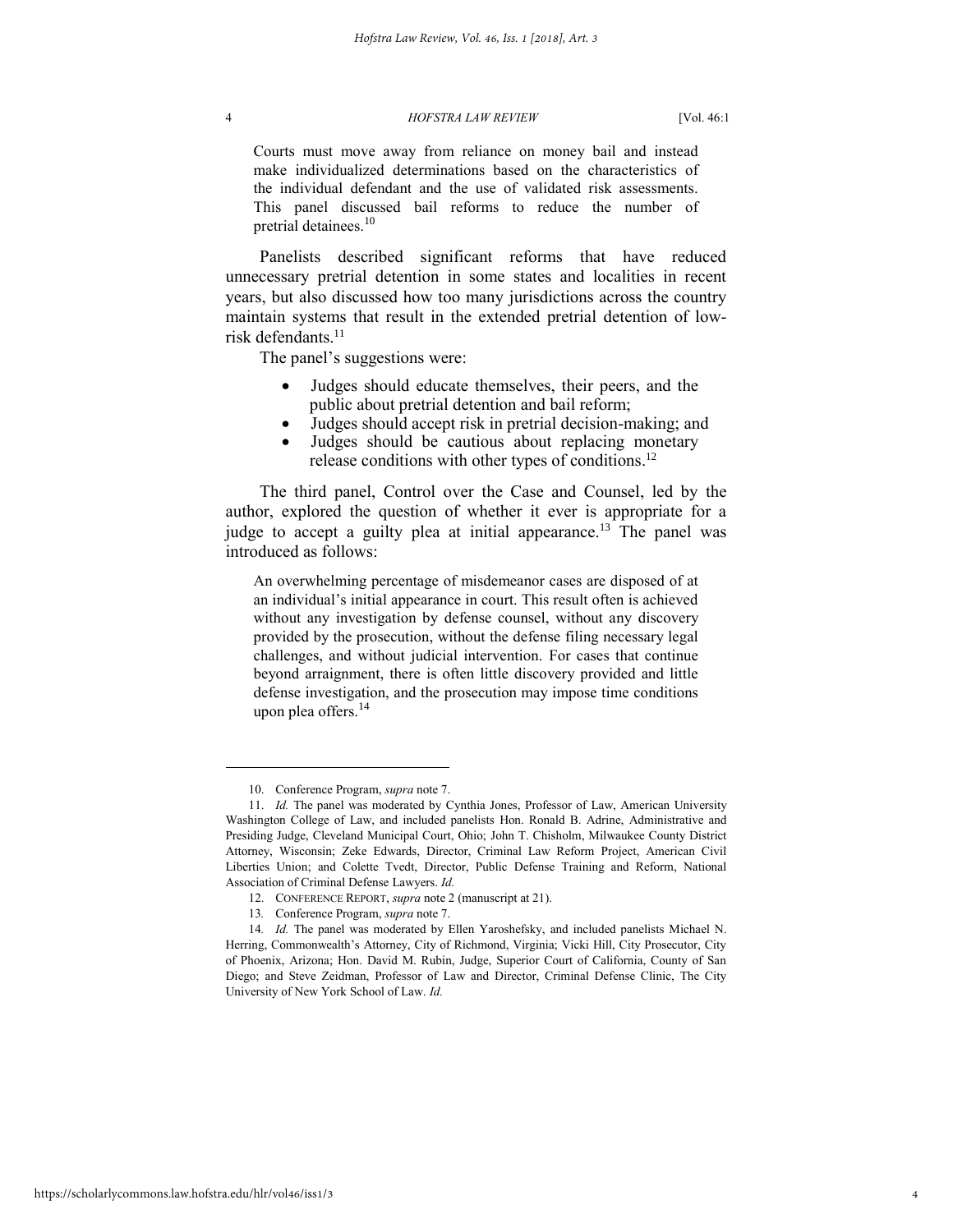Panelists discussed variations in local practices, noting that their comfort with guilty pleas at initial appearance was linked to local practices that provided early discovery, and to particular cases. The panelists noted differences in types of cases appropriate for early pleas, ruling out guilty pleas to drug charges without laboratory reports.

Panelists concluded:

- Judges should exercise their authority over bail and case scheduling in a manner that creates space for individuals to make informed decisions about plea offers;
- Judges should reflect critically on accepted practices in their courtrooms; and
- Judges should advocate for a multi-branch response to the conditions that create incentives for pleas at initial appearance.<sup>15</sup>

The fourth panel, Case Disposition and Its Consequences, undertook the complicated issue of collateral consequences and fees, fines, and forfeiture.<sup>16</sup> Led by Professor Peter Joy, the panel began with the acknowledgement

that misdemeanor prosecutions are often accompanied by a proliferation of collateral consequences that affect jobs, licenses, housing, public benefits, voting rights, immigration status, the right to bear arms, and a host of other "silent sentences." Many misdemeanor sentences are also subject to exorbitant fees, fines, and costs that are assessed without any consideration of defendants' indigency status and their ability to pay — often leading to escalating debt, incarceration for non-payment, loss of jobs, and a cycle of poverty that is impossible to escape. $17$ 

The panel examined the impact of collateral consequences and fees, fines, and costs in misdemeanor courts and systemic solutions.

Its conclusions were:

 Judges should educate themselves and defendants about collateral consequences;

<sup>15.</sup> CONFERENCE REPORT, *supra* note 2 (manuscript at 26-27).

<sup>16.</sup> Conference Program, *supra* note 7.

<sup>17.</sup> *Id.* The panel was moderated by Peter A. Joy, Henry Hitchcock Professor of Law and Director, Criminal Justice Clinic, Washington University School of Law, St. Louis, and included panelists Christopher Ervin, Community Organizer, Baltimore, Maryland; Carlos J. Martinez, Miami-Dade Public Defender, Florida; Jenny Roberts, Professor of Law, Associate Dean for Scholarship and Co-Director, Criminal Justice Clinic, American University Washington College of Law; and Hon. Edward J. Spillane, Presiding Judge, College Station Municipal Court, Texas. *Id.*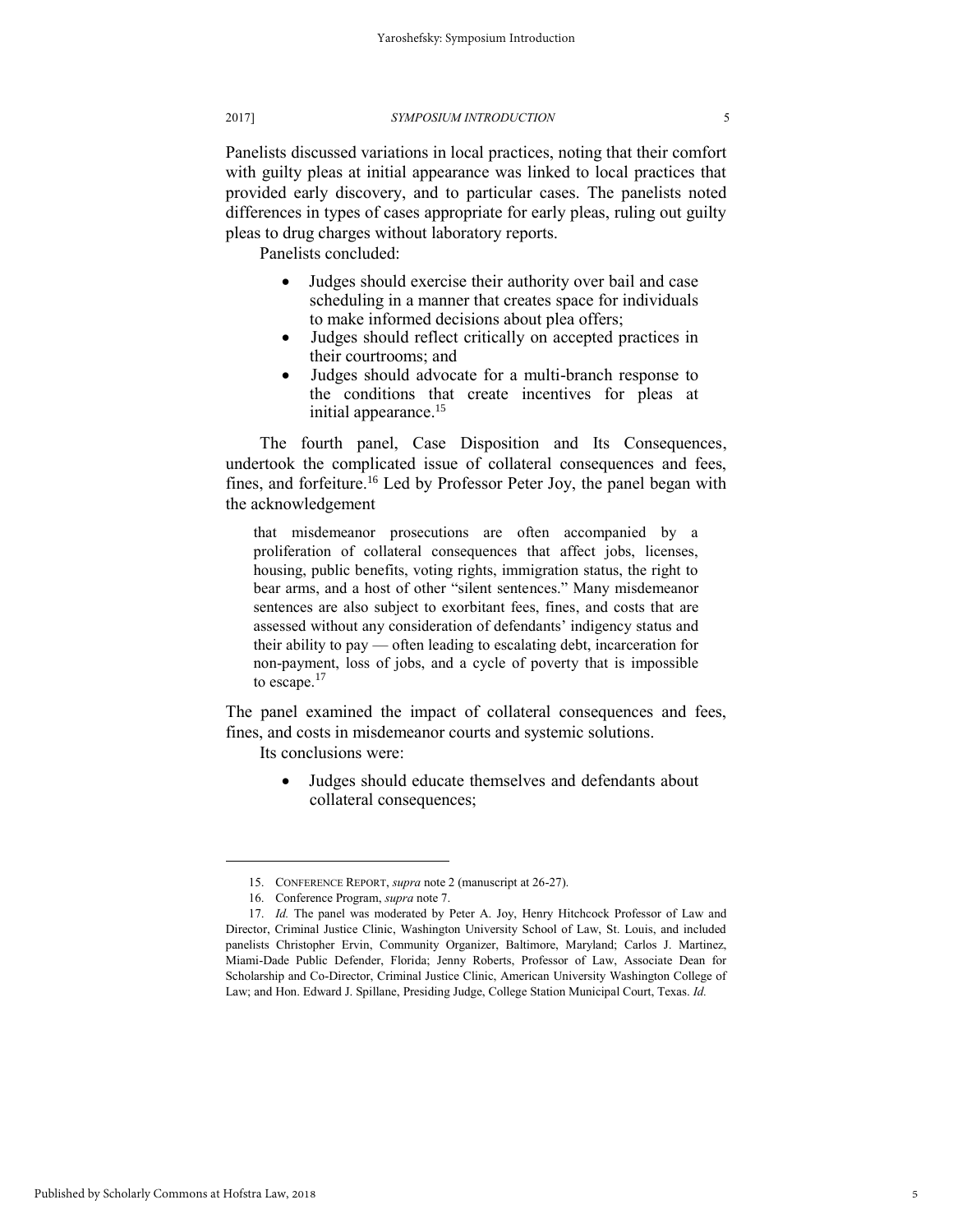- Judges should advocate for broad and effective laws that provide for the expungement and sealing of criminal records; and
- Judges should educate legislators about the human toll of collateral consequences and advocate to eliminate collateral consequences that do not promote public safety.<sup>18</sup>

The final panel, Changing Court Culture, led by Amy Bach, examined creative and successful approaches to the difficult task of implementing changes in court practices in a range of jurisdictions.<sup>19</sup>

The panel addressed the questions, "What should judges do to implement various suggestions made by previous panels to improve systems of justice? What are the impediments to changing court culture, and what have been successful methods to change those cultures?"20

The lunchtime keynote speaker was the Honorable Kevin S. Burke, who delivered a riveting lecture entitled Implicit Bias and the Courts.<sup>21</sup> Judge Burke offered suggestions for improved practices including the need for judges to take responsibility to gather and examine data on fairness. Courts collect lots of data, but often do not focus their data collection efforts on the right things. They collect data that is easy to collect, such as number of cases filed, and sometimes they collect data they do not use for anything. Judge Burke suggested judges should continue to use data to examine their own performance, but they should shift their focus to data related to fairness.

#### II. DAY TWO

Ninety-four judges, prosecutors, defense lawyers, and academics were participants in the conference workshops on day two of the Conference.

<sup>18.</sup> CONFERENCE REPORT, *supra* note 2 (manuscript at 31).

<sup>19.</sup> Conference Program, *supra* note 7.

<sup>20.</sup> *Id.* The panel was moderated by Amy Bach, Executive Director and President, Measures for Justice, and included panelists Hon. Lawrence K. Marks, Chief Administrative Judge of the Courts of New York State; Hon. Andra D. Sparks, Presiding Judge, Birmingham Municipal Court, Alabama; Hon. Nan G. Waller, Presiding Judge, Multnomah County Circuit Court, Oregon; Hon. Gayle Williams-Byers, Judge, South Euclid Municipal Court, Cleveland, Ohio; and Hon. Steve Leifman, Judge, Eleventh Judicial Circuit Court, Miami, Florida. *Id.*

<sup>21.</sup> *Id.* Judge Burke is nationally known for his work on implicit bias, procedural fairness, and the courts. *See, e.g.*, Kevin Burke & Steve Leben, *Making Better Judges*, AM. JUDGES ASSOC. (Sept. 26, 2007), http://aja.ncsc.dni.us/htdocs/AJAWhitePaper9-26-07.pdf.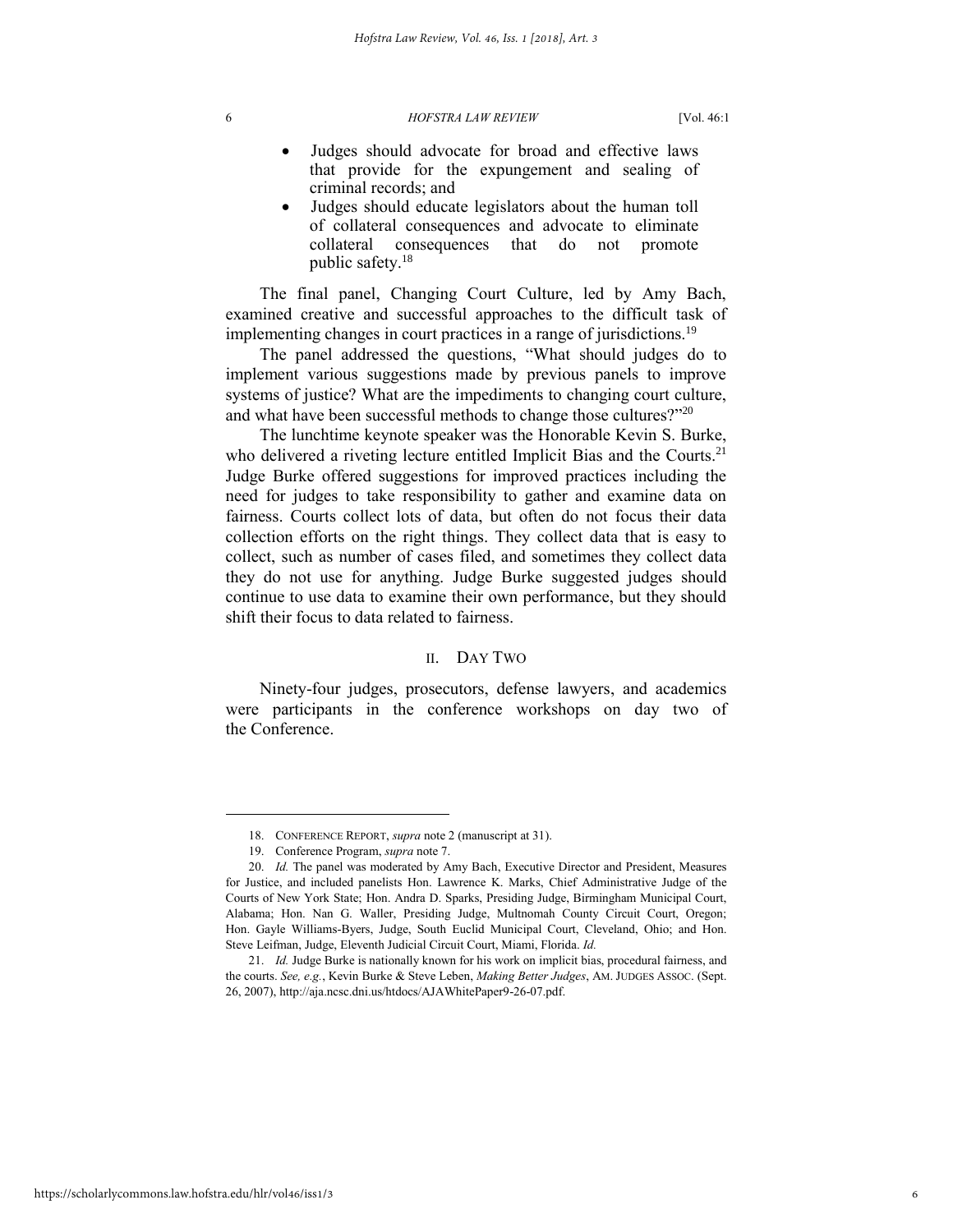In advance of the Conference, participants were assigned to groups and provided with an overview to guide the discussion, a reading list, and set of questions for discussion.<sup>22</sup>

The ten groups engaged in robust discussion described in the Conference Report.<sup>23</sup> The conclusions and the recommendations of the Report are summarized in the sections below.

#### *A. Courts Without Counsel and/or Judges Without Law Degrees*

1. Individuals accused of criminal offenses should be represented by a lawyer at every court proceeding.<sup>24</sup>

The administration of justice will be improved if individuals have a defense lawyer to present relevant information to the court, and to tell their side of the story without the risk of making unrepresented, incriminating statements. People must be represented by counsel if they could be jailed, including for failure to pay fines and fees imposed in a fine-only case.

2. The state should be represented by a prosecutor at every court proceeding.<sup>25</sup>

Both parties in a case should be represented by counsel. Judges should consider refusing to proceed with a case if the prosecutor does not appear. Courts can use technology to facilitate appearances by counsel.

3. Judges should use their convening authority to reform practices that produce injustices in misdemeanor courts.<sup>26</sup>

Judges will need the support of other criminal justice stakeholders, as well as financial resources, to provide counsel and other fundamental protections in high-volume misdemeanor courts in which due process shortcuts have become common. Judges have the moral authority and political power to begin conversations about the costs generated by these shortcuts, which range from unnecessary jail expenditures to reduced public confidence in the courts. Judges also can work to build stakeholder consensus in support of decriminalization of low-level

<sup>22.</sup> These materials are on file with the Monroe H. Freedman Institute.

<sup>23.</sup> CONFERENCE REPORT, *supra* note 2 (manuscript at 38).

<sup>24.</sup> *Id.*

<sup>25.</sup> *Id.*

<sup>26.</sup> *Id.*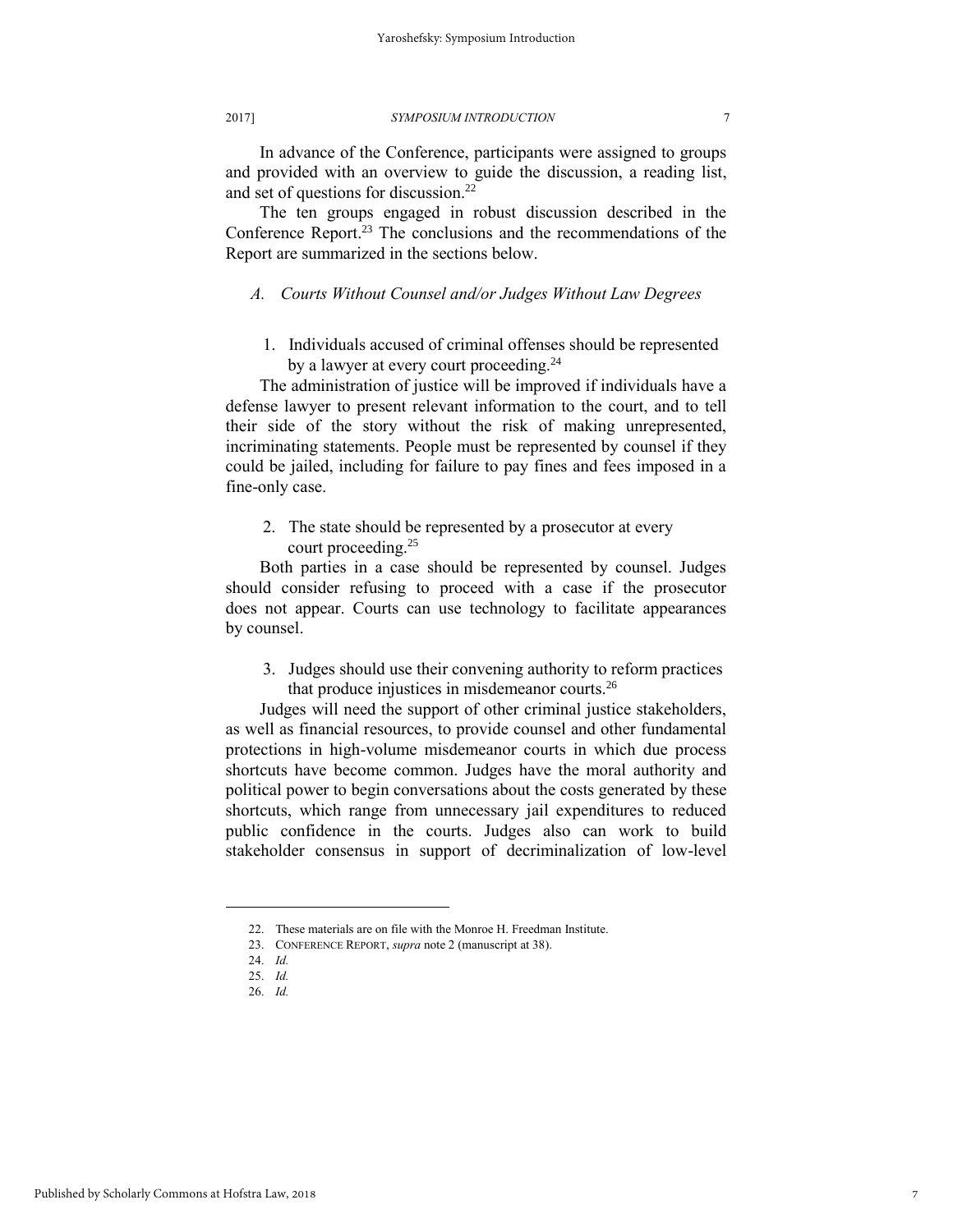offenses and other approaches that, by reducing case volume, can free up resources to improve the delivery of justice in the cases that remain.

#### *B. Procedural Justice and Judicial Role in Initial Appearances*

1. Judges should explain what will happen during the initial appearance so that procedures and roles are transparent to accused individuals and their families.<sup>27</sup>

Although judges cannot control the facts of the cases before them, or many of the decisions made by prosecutors and defense counsel, they can directly improve procedural justice in their courts. It should be obvious to accused individuals and their families that the judge is in charge of the courtroom. Judges should not defer to prosecutors to run their dockets or provide legal information to accused individuals. Judges must train their staff to provide accurate information and to treat accused individuals and their families with dignity and respect.

2. Judges should increase accused individuals' sense of "voice" at the initial appearance.<sup>28</sup>

Judges should explain the potential consequences of speaking but refrain from telling the accused not to speak. Judges should consider creating room for the accused's voice after a guilty plea and sentencing, when the risks of self-incrimination are lower. Judges could let individuals tell their side of the story at that point in the case. They also could ask questions, like "How did the police treat you?" on matters that directly target potential points of distrust between the community and the justice system.

3. Judges should safeguard their responsibility to meaningfully review guilty pleas offered at initial appearance.<sup>29</sup>

Although judges should not interfere in the relationship between defense attorneys and their clients, judges should inquire about or postpone a plea if the facts known to the court raise questions about the factual basis for the plea or if the accused does not seem to understand the terms of a plea.

<sup>27.</sup> *Id.* (manuscript at 40-41).

<sup>28.</sup> *Id.*

<sup>29.</sup> *Id.*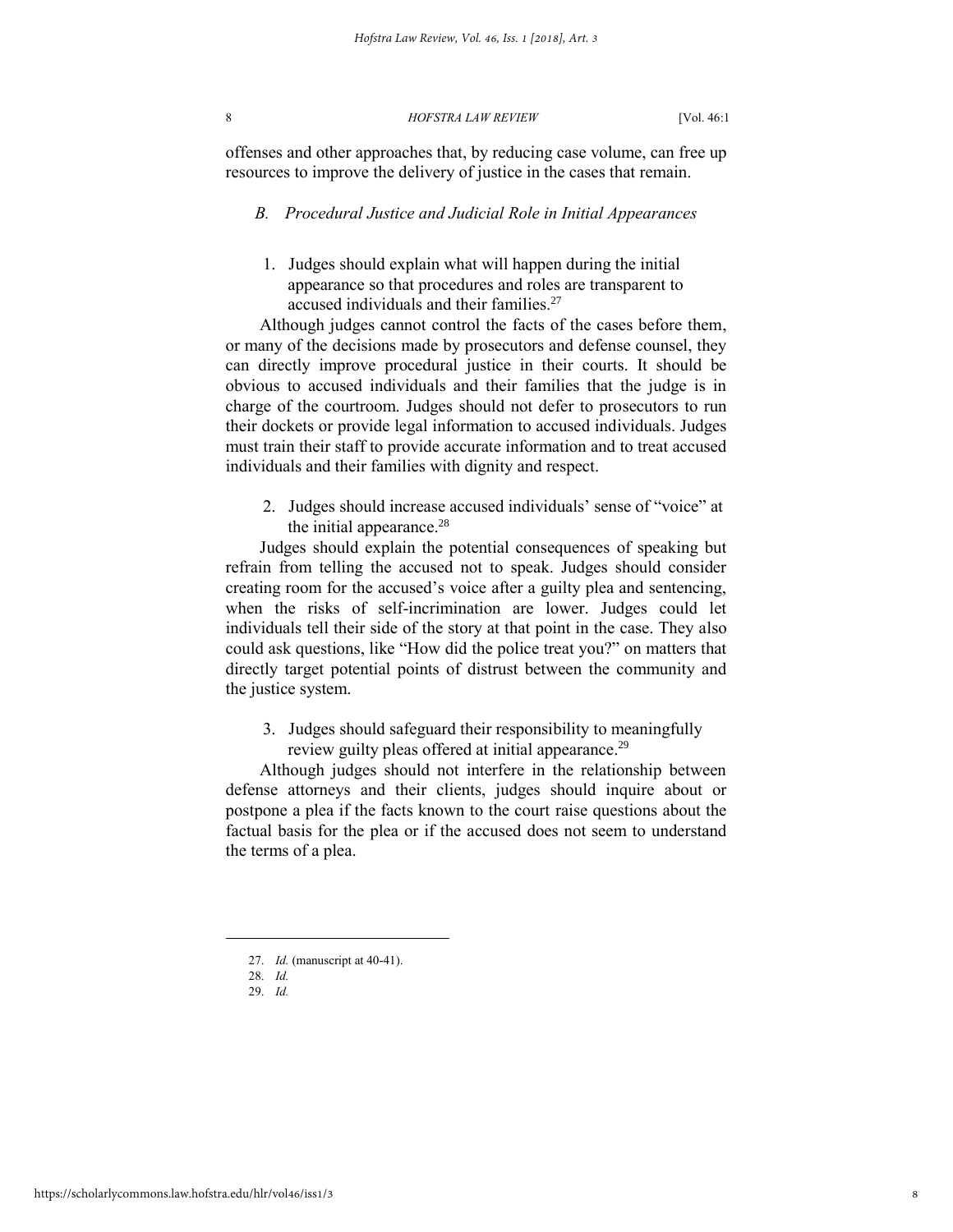## *C. Implicit Bias*

1. Training on implicit bias should be a mandatory component of judicial ethics training.<sup>30</sup>

Most states require judges to receive continuing education about topics related to judicial ethics. The judicial ethics rules prohibit discrimination, so training on implicit bias should be a mandatory component of judicial ethics education programs.

2. Judges should consider obtaining data that will allow them to check for implicit bias in their decision-making. $31$ 

Data that shows patterns in decision-making can help judges perceive the effects of bias when it may be difficult to do so in individual cases. Seeing these patterns provides judges information they need to effectively counter their own biases.

3. Judges should consider adopting procedural justice practices as an anti-bias strategy.<sup>32</sup>

Practices that afford the accused individual dignity can also make it easier for judges to see the accused as individuals in ways that counter stereotypical associations. It can be difficult to adopt these practices in high-volume misdemeanor courts, but judges should consider docketing practices and other steps they can take to allow more time to individualize people accused of crimes.

4. Judges should be trained and prepared to confront bias in a manner consistent with the judicial role.<sup>33</sup>

Implicit bias training for judges should include training on what judges should do to confront implicit bias when they see its effects in their courts. Judges should consider how, consistent with their judicial role, they can respond to bias so they are prepared to do so.

l

33. *Id.*

<sup>30.</sup> *Id.* (manuscript at 42-43).

<sup>31.</sup> *Id.*

<sup>32.</sup> *Id.*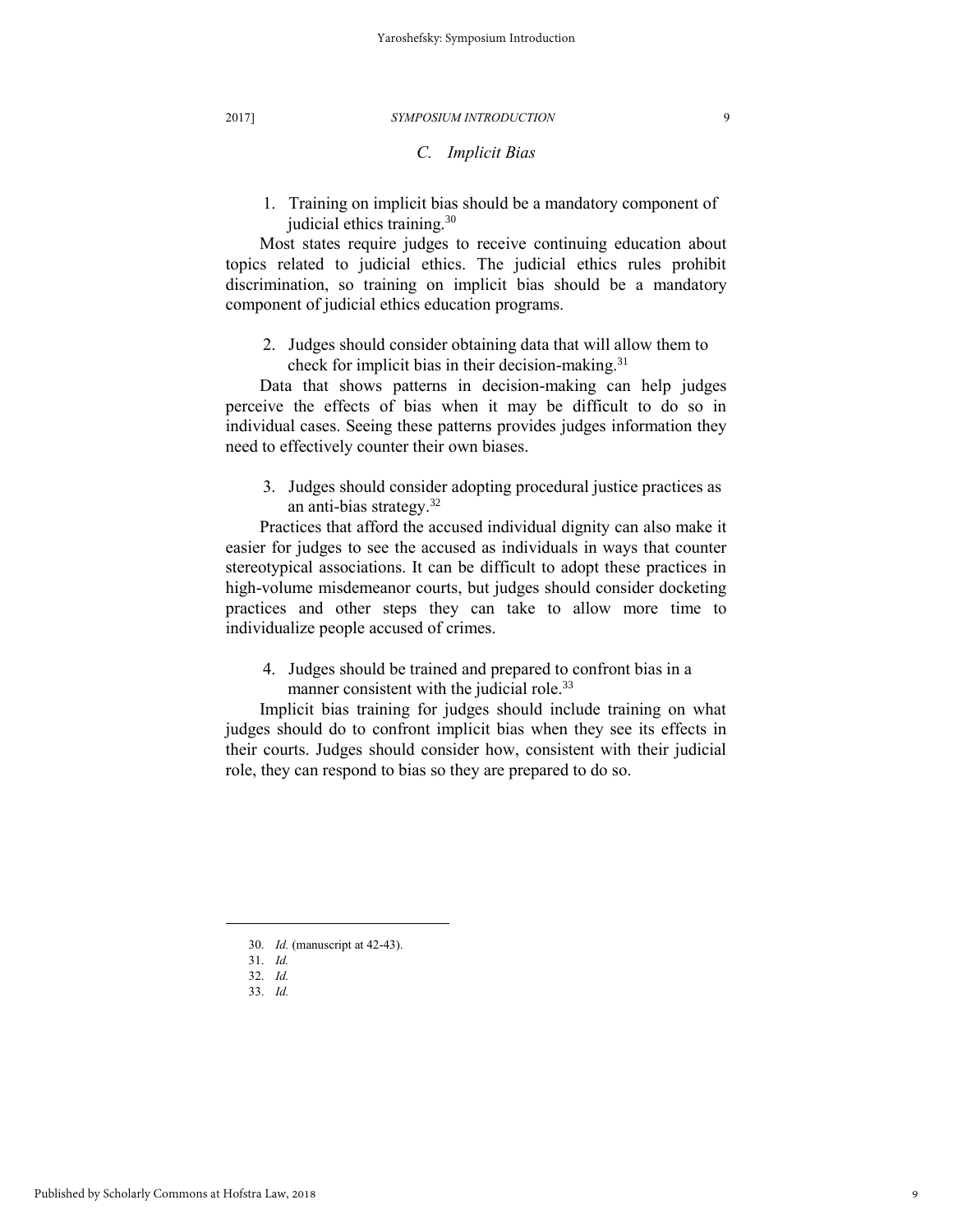## *D. Bail*

1. Judges should use unsecured bonds more frequently.<sup>34</sup>

Judges can use unsecured bonds in low-level cases regardless of whether they continue to use monetary bonds in other cases. Judges who do not use monetary bonds can use other tools, such as telephone reminders, to reduce the risk of non-appearance. Judges can collect data to monitor the effectiveness of various release conditions.

2. Judges that continue to use monetary bail must consider an individual's ability to pay when setting bail.<sup>35</sup>

Judges can evaluate defendants' ability to pay at the initial bail hearing, and again when an individual with a low bail amount remains in jail for more than a couple of days.

3. Defendants must be represented by counsel at initial bail hearings.<sup>36</sup>

Defense lawyers provide information that judges need to make informed pretrial release decisions.

## *E. Judicial Intervention in Charging Decisions*

1. Judges should use their convening authority to initiate and influence conversations about local charging policies.<sup>37</sup>

These conversations allow judges to affect front-end charging decisions at the community level without intervening in individual cases.

2. Judges should consider how their role in plea dispositions allows them to influence charging practices.<sup>38</sup>

Judges' authority over plea dispositions allows them to review the fairness of charging decisions in individual cases. Judges can use that authority to question the appropriateness of individual charges, as well as to influence charging practices.

l

38. *Id.*

<sup>34.</sup> *Id.* (manuscript at 45).

<sup>35.</sup> *Id.*

<sup>36.</sup> *Id.*

<sup>37.</sup> *Id.* (manuscript at 47).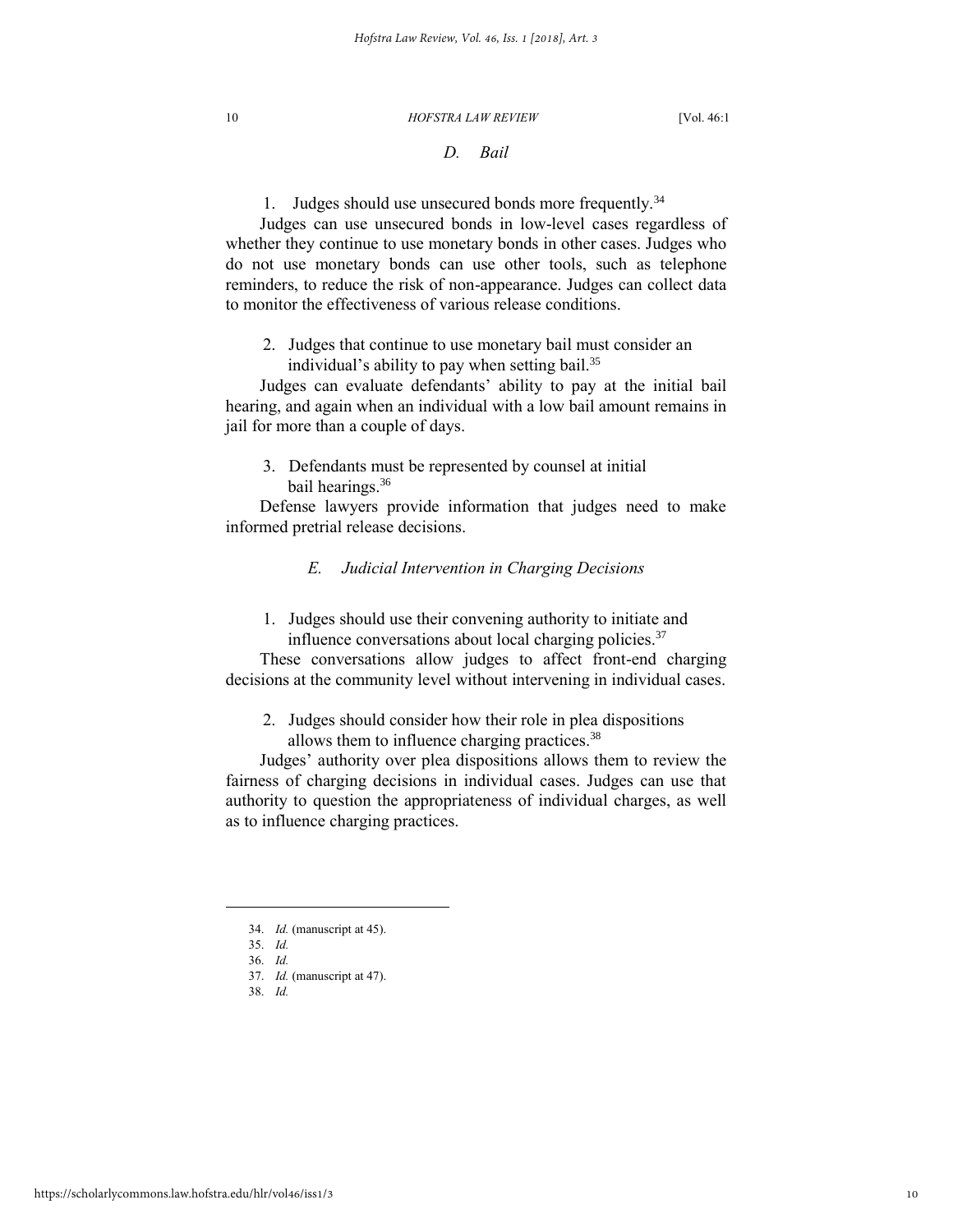3. More states should consider adopting rules that afford judges a defined role in reviewing charging decisions prior to plea disposition.<sup>39</sup>

Some states have rules allowing judges to divert cases pre-plea or to dismiss cases when discovery does not support the charges, and more states should adopt similar rules. Judges will eventually review charging decisions at plea disposition; these rules promote efficiency and fairness by allowing them to do so earlier in the judicial process. At the same time, these policies maintain prosecutors' traditional discretion over initial charging decisions.

## *F. Judicial Involvement in Plea Bargaining and Discovery*

1. Judges should conduct individual colloquies to determine that accused individuals understand the consequences of pleading guilty before accepting the plea.<sup>40</sup>

Videos and other group presentations do not adequately replace individualized inquiries.

2. Judges should question plea circumstances and terms when they have concerns.<sup>41</sup>

Although judges should not interfere with the attorney-client relationship, judges do have an obligation to examine the voluntariness and fairness of guilty pleas before accepting them. It is appropriate for judges to ask questions if the facts available to them suggest that a plea may be rushed or unduly harsh, or the accused individual does not understand the plea's consequences.

3. Judges should establish on the record before accepting a guilty

plea that the prosecutor has provided discovery to the defense.<sup>42</sup>

Conditional pleas pending receipt of complete discovery may be acceptable in certain situations, such as cases involving delays for drug testing.

<sup>39.</sup> *Id.*

<sup>40.</sup> *Id.* (manuscript at 49).

<sup>41.</sup> *Id.*

<sup>42.</sup> *Id.*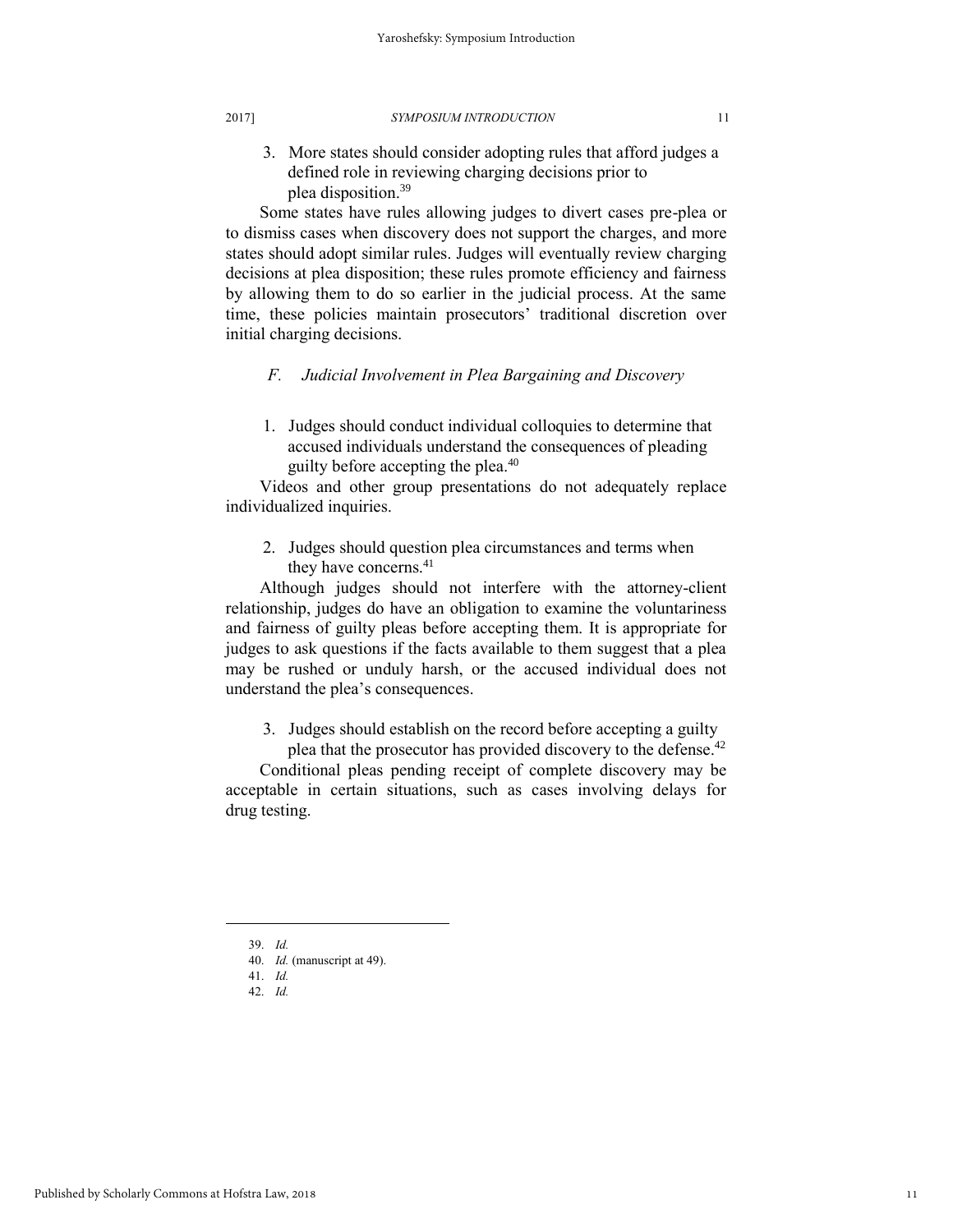4. Judges should issue a standing discovery order or court rule that requires the prosecution to turn over all exculpatory information before the defendant enters a plea.<sup>43</sup>

An order or rule can minimize the need to litigate discovery issues in individual cases. Discovery rules should cover all exculpatory information and not be limited to information that is material or admissible.

## *G. Control over Conduct of Counsel*

1. Judges should set high standards for prosecutor and attorney performance in their courtrooms, and use opportunities such as plea colloquies to check whether those standards are being met.<sup>44</sup>

Judges set the ethical tone in their courtrooms, and can communicate that pleas entered without counsel, pleas entered without discovery, using bail to create pressure to plead, etc., will not be accepted as the normal course of business. Judges should ask probing questions to communicate those expectations to the accused, and to hold counsel accountable to those expectations.

2. Judges should provide performance feedback to prosecutors and defense lawyers who appear in their courtrooms.<sup>45</sup>

This feedback can be provided through justice partner meetings that include both sides and address common practices, or in individualized reviews provided to every attorney. Jurisdictions should consider implementing regular attorney reviews that provide feedback from other lawyers, court personnel, and members of the public, as well as from judges.

3. Judges should exercise their control over counsel in ways that

afford equal independence to the prosecution and the defense.<sup>46</sup> Although there are ways in which it is appropriate for judges to influence the performance of attorneys in their courts, judges should not exercise more influence over the defense than over the prosecution. Judges who work in systems that afford them more control over defense

<sup>43.</sup> *Id.*

<sup>44.</sup> *Id.* (manuscript at 51-52).

<sup>45.</sup> *Id.*

<sup>46.</sup> *Id.*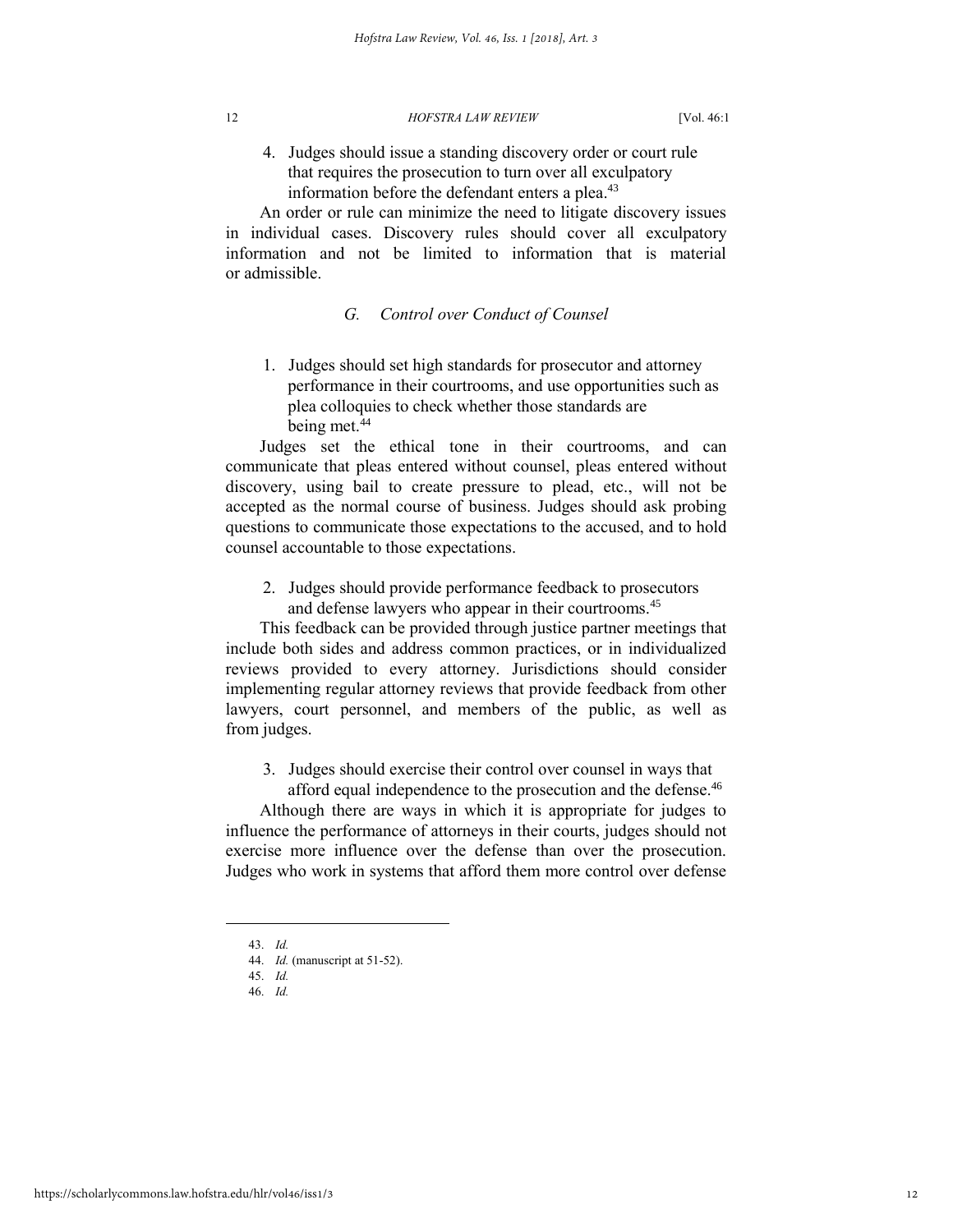counsel should advocate for structural reforms that place the prosecution and the defense on equal footing.

## *H. Trial Issues (Bench and Jury Trials)*

1. Judges should allow lawyers to try their cases with minimal intervention.<sup>47</sup>

During trials, judges must not intervene in any manner that risks compromising their impartiality, even if the trial involves inexperienced lawyers who would benefit from judicial feedback.

2. Judges should use their rulings as opportunities to train lawyers.<sup>48</sup>

Judges should make at least brief findings of fact at bench trials.

3. Jurisdictions should adopt mechanisms to provide education and feedback to criminal trial judges.<sup>49</sup>

Judges should be provided more training on evidence, particularly if they are new to the bench and do not have extensive trial experience. Jurisdictions should create judicial review systems that provide feedback from other judges or lawyers.

4. Judges should protect the integrity of criminal trials by adopting rules that require the early delivery and review of discovery.<sup>50</sup>

Delays in fact development and discovery clog trial dockets and undermine the trial process. Earlier and more complete fact development and discovery would improve access to and the quality of trials in misdemeanor courts.

47. *Id.* (manuscript at 53-54).

<sup>48.</sup> *Id.*

<sup>49.</sup> *Id.*

<sup>50.</sup> *Id.*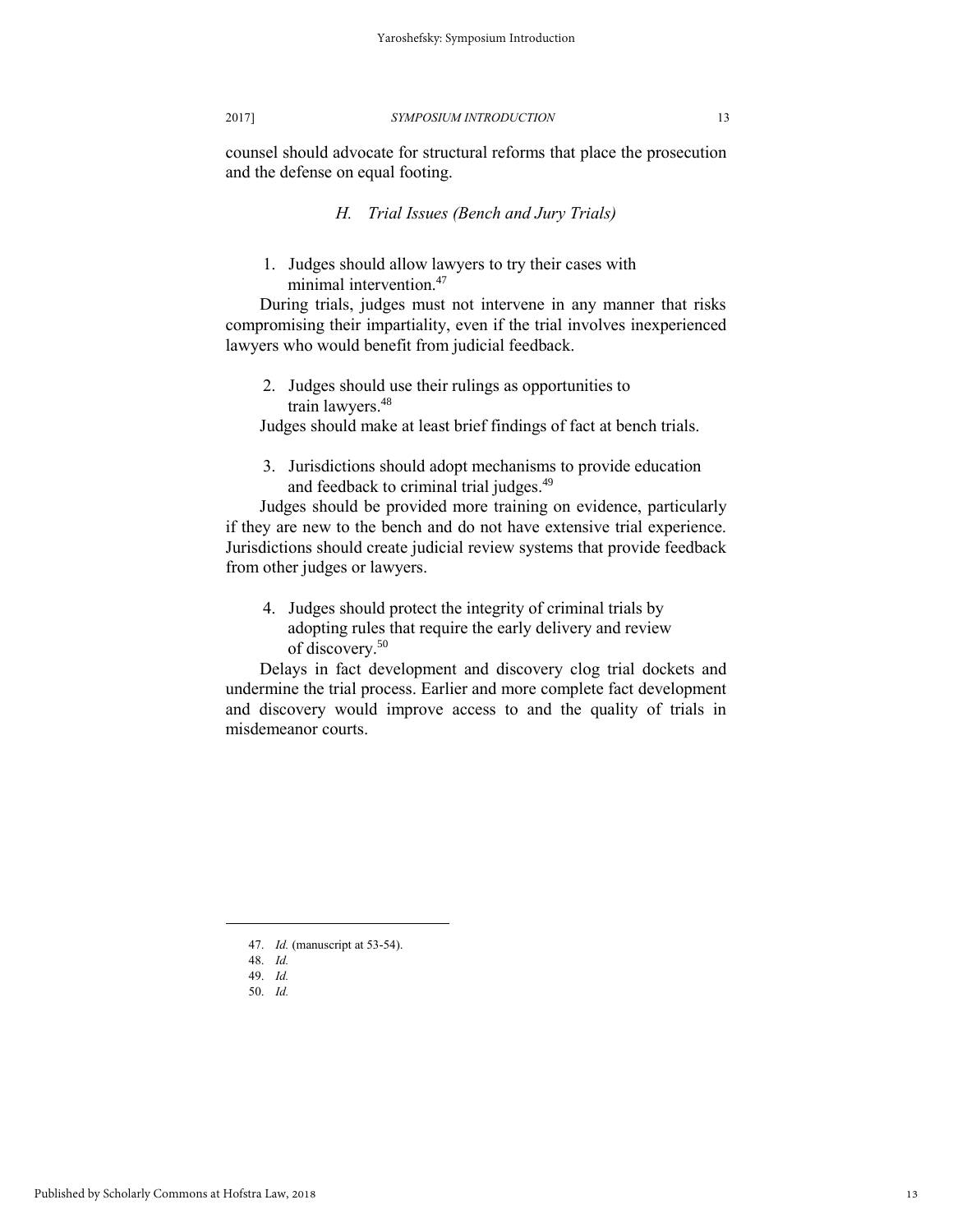## *I. Sentencing (Alternatives to Jail; Collateral Consequences and Expungement; Fees, Fines, and Forfeiture)*

1. Judges should prepare fines and fees checklists for their jurisdictions and provide the checklist to people in their court.<sup>51</sup>

These checklists will ensure that individuals understand the total financial obligation resulting from fines and fees imposed in their cases.

2. Judges should make an individualized determination of a person's ability to pay, and only assess fines and fees the person can afford to pay.<sup>52</sup>

Judges should advocate for changes in the law in jurisdictions that currently do not allow judges to modify or waive fines and fees based on ability to pay at the time of sentencing.

3. Judges should prepare collateral consequences checklists for their jurisdictions and provide the checklists to defendants at an early stage of the proceedings.<sup>53</sup>

While it may not be practical for the checklists to cover every potential collateral consequence, it can cover every major category of consequences. Judges may supplement the checklists with verbal advisals in cases involving unrepresented defendants.

4. Judges should call for the creation of task forces or commissions charged with performing a comprehensive review of all collateral consequences in a jurisdiction, focused on whether each consequence advances public safety and whether it has a positive or negative fiscal impact.<sup>54</sup>

Jurisdictions should eliminate or mitigate collateral consequences that do not serve public safety or that have a negative fiscal impact.

51. *Id.* (manuscript at 55-56).

52. *Id.*

l

54. *Id.*

<sup>53.</sup> *Id.*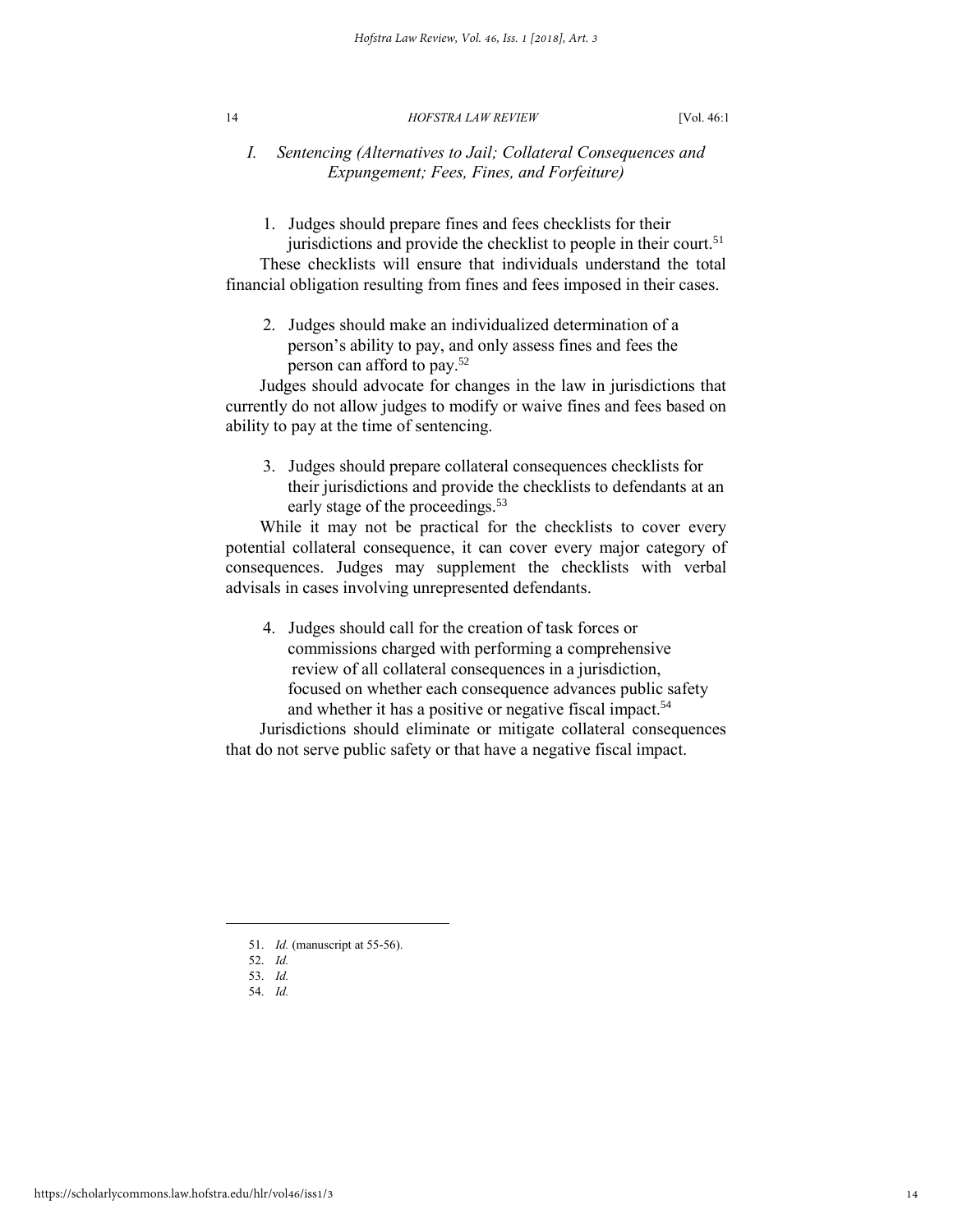## *J. Changing Court Culture*

1. Judges should promote a courtroom culture of dignity and respect.<sup>55</sup>

Judges directly influence public perception of the courts through their behavior, and also set expectations for the behavior of other justice system stakeholders.

2. Judges should convene and collaborate with other justice system partners to improve court culture.<sup>56</sup>

Collaborations can produce changes to practices that do not require institutional change, but still operate to provide a foundation for cooperative institutional reform.

3. Judges should work with other justice system partners to develop a set of benchmarks for court culture.<sup>57</sup>

These benchmarks should reflect the values we want courts to promote, and be used to set goals for court improvements and as tools for court assessments.

#### III. SYMPOSIUM ARTICLES & ESSAYS

The Articles and Essays in this Symposium contribute breadth and depth to the issues explored at the Conference. These are comprehensive, thoughtful, and creative approaches with practical suggestions to encourage judges to assume responsibility and exercise their discretion to improve the quality of justice in criminal courts throughout the country. Many of these pieces offer ideas that are applicable to felony as well as misdemeanor courts.

Robert Boruchowitz, in *Judges Need to Exercise Their Responsibility to Require that Eligible Defendants Have Lawyers*, 58 notes that "providing lawyers to poor people accused of crime can make a dent in the racial disparity in the courts." <sup>59</sup> He discusses the constitutional and statutory obligations, the American Bar Association ("ABA") Standards, and then details the numerous failings to abide by these laws and norms including judges who not properly advise the

<sup>55.</sup> *Id.* (manuscript at 57-58).

<sup>56.</sup> *Id.*

<sup>57.</sup> *Id.*

<sup>58.</sup> Robert Boruchowitz, *Judges Need to Exercise Their Responsibility to Require that Eligible Defendants Have Lawyers*, 46 HOFSTRA L. REV. 35 (2017).

<sup>59.</sup> *Id.* at 39.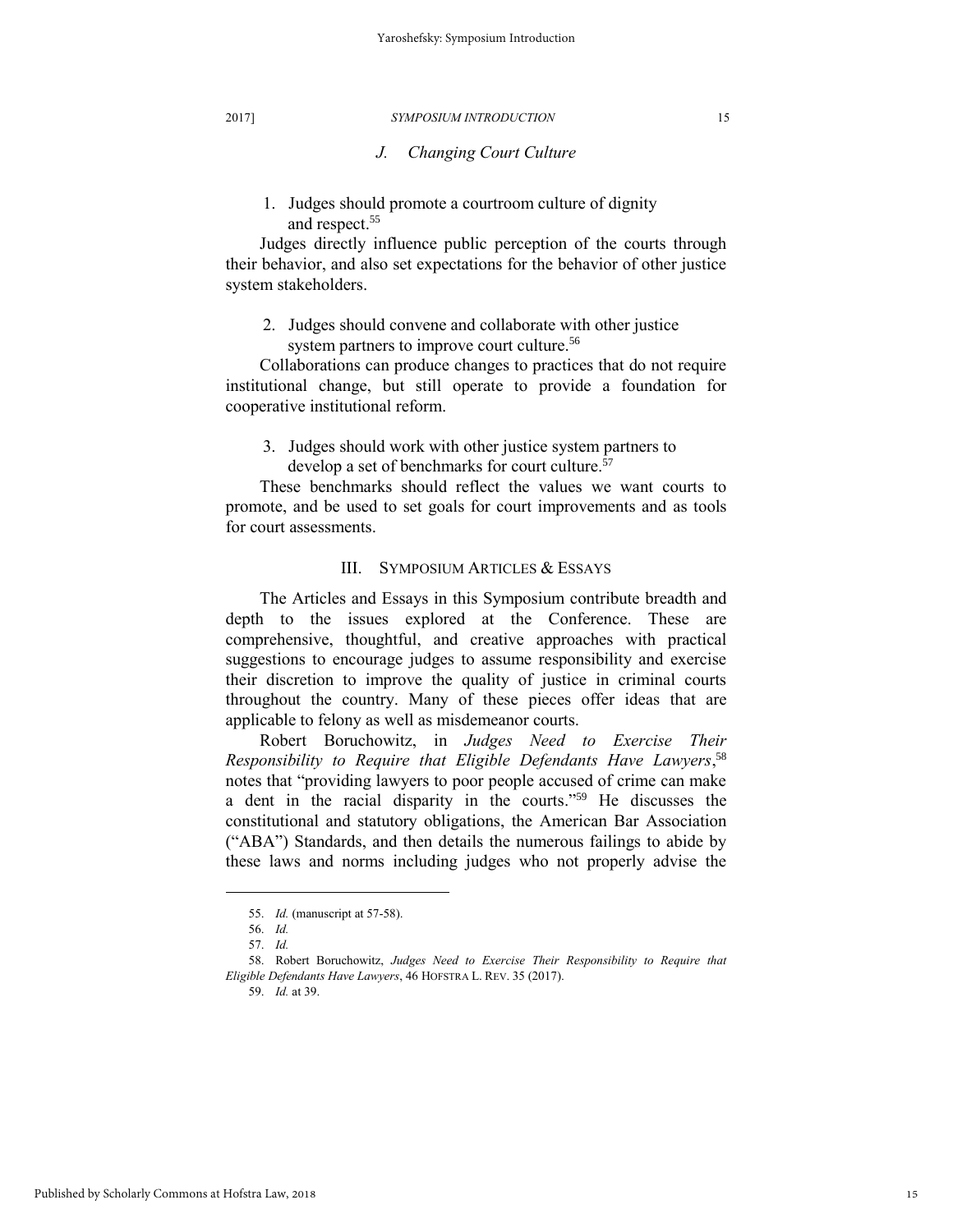accused of the right to counsel and inadequate waivers of the right to counsel. Boruchowitz details specific proposals to ensure that judges accept responsibility to ensure access to counsel.

Cynthia Jones, in *Here Comes the Judge: A Model for Judicial Oversight and Regulation of the* Brady *Disclosure Duty*, tackles the longstanding, contentious issue of *Brady*<sup>60</sup> and discovery compliance; she provides a model for judicial oversight and regulation of prosecutorial disclosure obligations.<sup>61</sup> Her comprehensive Article discusses the obstacles to implementation of *Brady* obligations and other discovery requirements, the need for systemic judicial reform including the notion that judges must assume greater responsibility for discovery compliance. Her Article suggests the adoption of a "*Brady* checklist" and *Brady* compliance hearings.

Darryl Brown's *The Judicial Role in Criminal Charging and Plea Bargaining* tackles the prevailing notion of "judicial impotence in plea bargaining" and argues that it is construed too broadly.<sup>62</sup> He argues that judges in state courts have greater discretion and responsibility to oversee criminal charging and disposition in plea negotiations than is commonly practiced and assumed to be true. He explores the law across states that authorizes, defines and regulates judicial authority in filing of criminal charges and pleading.

Peter Joy's Article, *A Judge's Duty to Do Justice: Ensuring the Accused's Right to the Effective Assistance of Counsel*, tackles the thorny issue of the judge's responsibility at trial to ensure that the accused has effective counsel.<sup>63</sup> Traditionally, judges are reluctant to interfere with the defense lawyer's actions and inactions at trial stage. Joy analyzes resistance to recognizing ineffective assistance of counsel at the trial level and in post-conviction proceedings. He then examines the crisis in public defense, case overloads and how funding practices for public defense create disincentives to effective assistance of counsel as compared to effective assistance for clients with privately retained counsel. Joy carefully delineates the situations that trigger a trial judge's duty to conduct an effective assistance of counsel hearing, and describes both the nature of the hearing and the standard the judge should apply in evaluating counsel's effectiveness.

<sup>60.</sup> Brady v. Maryland, 373 U.S. 83 (1963).

<sup>61.</sup> Cynthia Jones, *Here Comes the Judge: A Model for Judicial Oversight and Regulation of the* Brady *Disclosure Duty*, 46 HOFSTRA L. REV. 87 (2017).

<sup>62.</sup> Darryl Brown, *The Judicial Role in Criminal Charging and Plea Bargaining*, 46 HOFSTRA L. REV. 63 (2017).

<sup>63.</sup> Peter Joy, *A Judge's Duty to Do Justice: Ensuring the Accused's Right to the Effective Assistance of Counsel*, 46 HOFSTRA L. REV. 139 (2017).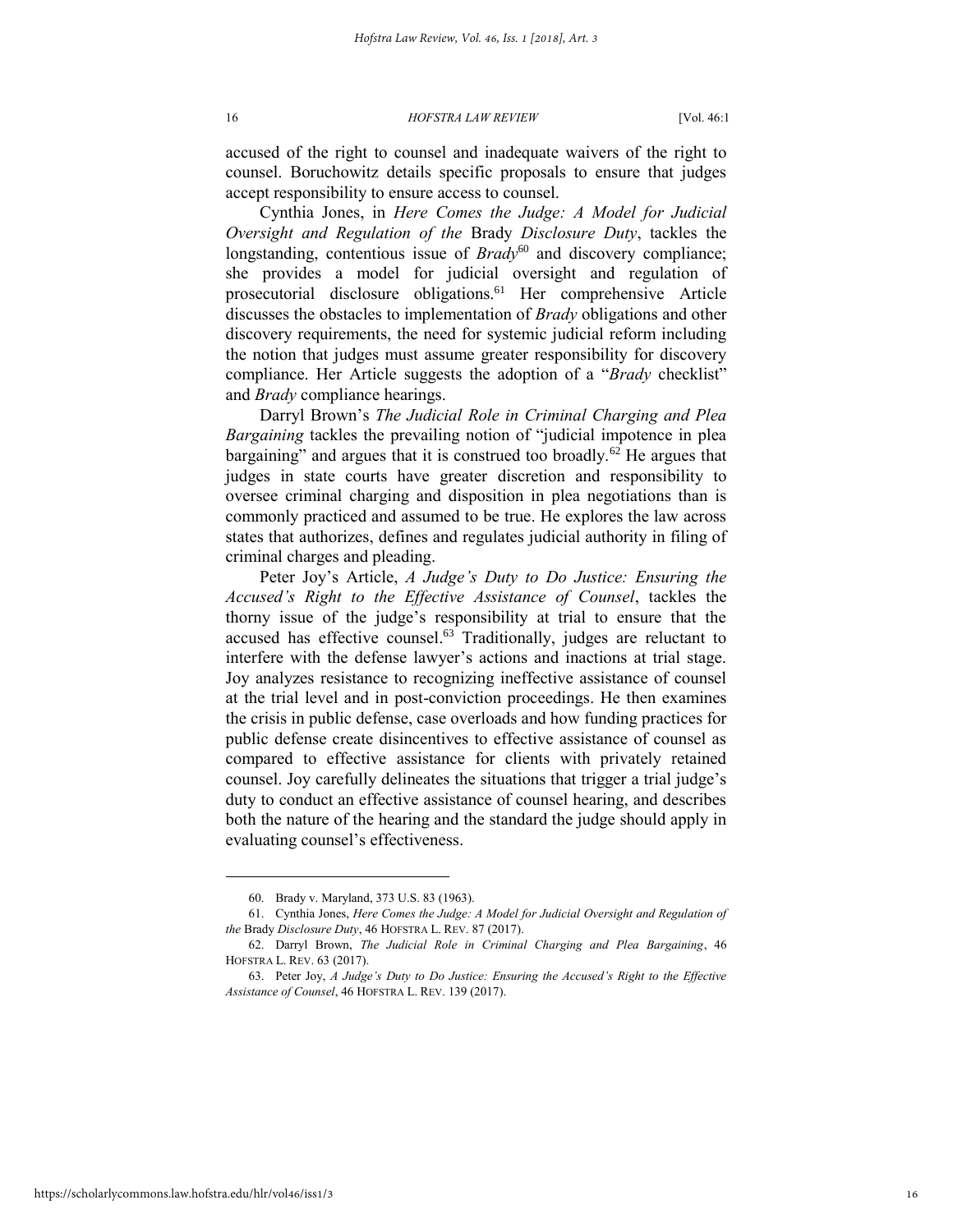Abbe Smith's *Judges as Bullies* is an engaging Essay recounting her stories of "brazenly bad behavior" by judges whose bad behavior "runs the gamut."<sup>64</sup> She acknowledges the difficult task of judging and the numerous excellent judges, but then explores the categories of different types of bullying behavior including that by "ignorant and incompetent bullies," "thin-skinned and ill-tempered bullies," "powerhungry bullies," and "biased bullies" and her experiences as a defender in zealous representation of clients before such judges.<sup>65</sup> Smith notes that the bench and the bar must take responsibility to sanction the conduct of such judges and ends with the difficult question: "What's a Defender to Do?"<sup>66</sup>

Jenny Roberts, in *Informed Misdemeanor Sentencing*, expands upon her groundbreaking work in scholarly attention to the impact of misdemeanors in criminal justice.<sup>67</sup> Noting that "there is no such thing as a low-stakes misdemeanor,"<sup>68</sup> Roberts discusses the collateral consequences of misdemeanor sentences and then explores the theory and practice of misdemeanor, as compared with felony sentencing. She notes significant differences in theory of punishment as well as the numerous "structural and systemic barriers to informed sentencing in criminal courts" beginning with the lack of counsel in such cases and the pressure upon judges to move cases quickly.<sup>69</sup> She offers perspective on what should constitute an informed misdemeanor sentence.

Steve Zeidman's Article, *Eradicating Assembly-Line Justice: An Opportunity Lost by the Revised American Bar Association Criminal Justice Standards*, directs his attention to the prevailing practice of judge's acceptance of guilty pleas at arraignment and the role of defense counsel in this "visible manifestation of assembly line justice."<sup>70</sup> He focuses upon the ABA Criminal Justice Standards for the Defense Function and argues that these standards send "mixed messages" about the provision of effective assistance of counsel because the standards suggest that guilty pleas at arraignment are permissible even when defense counsel do not have discovery, have not performed any investigation, and have had minimal discussion with their clients.<sup>71</sup>

<sup>64.</sup> Abbe Smith, *Judges as Bullies*, 46 HOFSTRA L. REV. 253, 255, 257 (2017).

<sup>65.</sup> *Id.* at 257, 259.

<sup>66.</sup> *Id.* at 271.

<sup>67.</sup> Jenny Roberts, *Informed Misdemeanor Sentencing*, 46 HOFSTRA L. REV. 171 (2017).

<sup>68.</sup> *Id.* at 171.

<sup>69.</sup> *Id.* at 181.

<sup>70.</sup> Steven Zeidman, *Eradicating Assembly-Line Justice: An Opportunity Lost by the Revised American Bar Association Criminal Justice Standards*, 46 HOFSTRA L. REV. 293 (2017).

<sup>71.</sup> *Id.* at 295.